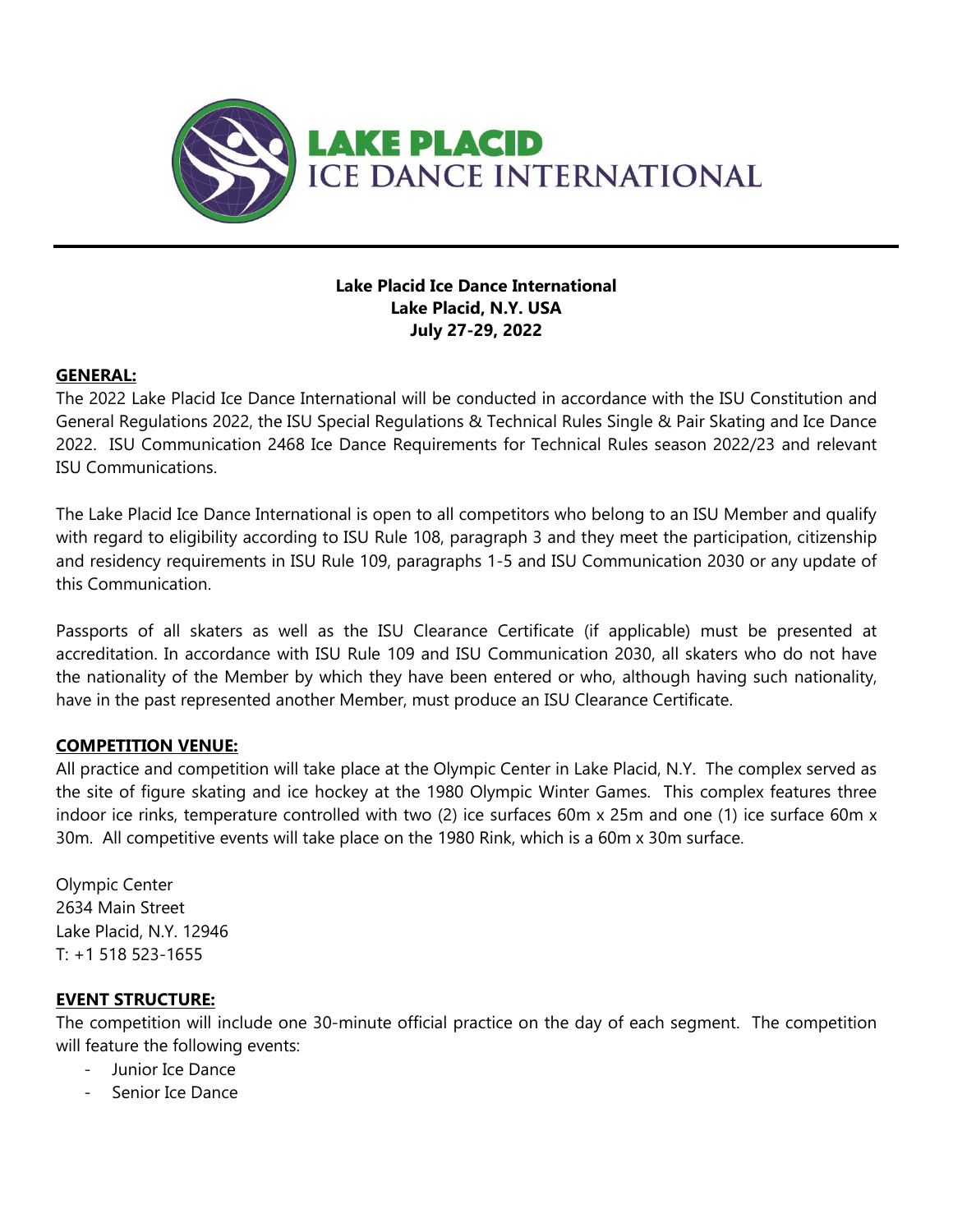### **ENTRY FEE:**

The entry fee for all entries is \$400.00 USD per team.

Entry fees are required at time of entry. The New York State Olympic Regional Development Authority (ORDA) will use an online registration & payment system for all registrations. If requested in advance, member federations will be allowed to wire registration funds directly.

#### **ENTRIES:**

The Organizer reserves the right to accept a limited number of entries from junior and senior ice dance teams. However, should a team not be accepted into the international events, they may still compete at the standard events of the Lake Placid Ice Dance Championships. Skaters will be notified of their acceptance by **Friday, July 1, 2022.**

All entries must be submitted online by **Monday, June 27, 2022** through the US Figure Skating Event Management System.

**The Announcement and the registration form link will be available on the ISU website and the official event website: [https://lakeplacidlegacysites.com/event/lake-placid-ice-dance-championships/](https://nam10.safelinks.protection.outlook.com/?url=https%3A%2F%2Flakeplacidlegacysites.com%2Fevent%2Flake-placid-ice-dance-championships%2F&data=04%7C01%7Cmarye%40orda.org%7C9ccc333f732944b2c31e08da084734c3%7C4b5b4fe743134775a7dac98b8418568f%7C1%7C0%7C637831399176059180%7CUnknown%7CTWFpbGZsb3d8eyJWIjoiMC4wLjAwMDAiLCJQIjoiV2luMzIiLCJBTiI6Ik1haWwiLCJXVCI6Mn0%3D%7C3000&sdata=bbTg4RGokvzF3z7d7zy7AGUdeoiNMbTC63kyd7Xe0IM%3D&reserved=0)**

#### **EMS REGISTRATION:**

Entries will be accepted via [EMS](https://m.usfigureskating.org/competition-registration/) with credit card only. Each transaction includes a 3% credit card fee.

## **Registration Deadline: Monday, June 27, 2022 at 11:59 PM ET Late Registration Deadline: Tuesday, June 28, 2022 at 11:59 PM ET + \$50 Late Fee**

- 1. Go to [https://m.usfigureskating.org](https://m.usfigureskating.org/)
- 2. Enter your U.S. Figure Skating or if Compete USA events are offered, your Learn to Skate USA member number and password
	- a. If you need assistance with your member number and password, contact Member Services at [memberservices@usfigureskating.org.](mailto:memberservices@usfigureskating.org)
- 3. Click EMS then "Competition Registration"
- 4. Choose "LAKE PLACID ICE DANCE CHAMPIONSHIPS" from the list of nonqualifying competitions.
	- a. If you need assistance completing your registration, contact [productsupport@usfigureskating.org.](mailto:productsupport@usfigureskating.org)
- 5. Select the "Junior International" or "Senior International" event

Only one partner will complete registration for the team. During the registration process, you will be asked to identify your partner and verify their test information. **The registered partner will be responsible for managing all aspects of the competition for the team including music/PPC upload, practice ice sales, etc.**

#### **NON-U.S. SKATERS:**

Non-U.S. skaters intending to register for this competition must set up a non-member account prior to registering for the competition [\(click here for HOW TO\)](https://public.3.basecamp.com/p/GwrcZ9DuXrqkxKykKbYQxJGn). This can be done by choosing the "Create Account (Non-Member)" option on the **[Members Only](https://m.usfigureskating.org/account/login/)** login page.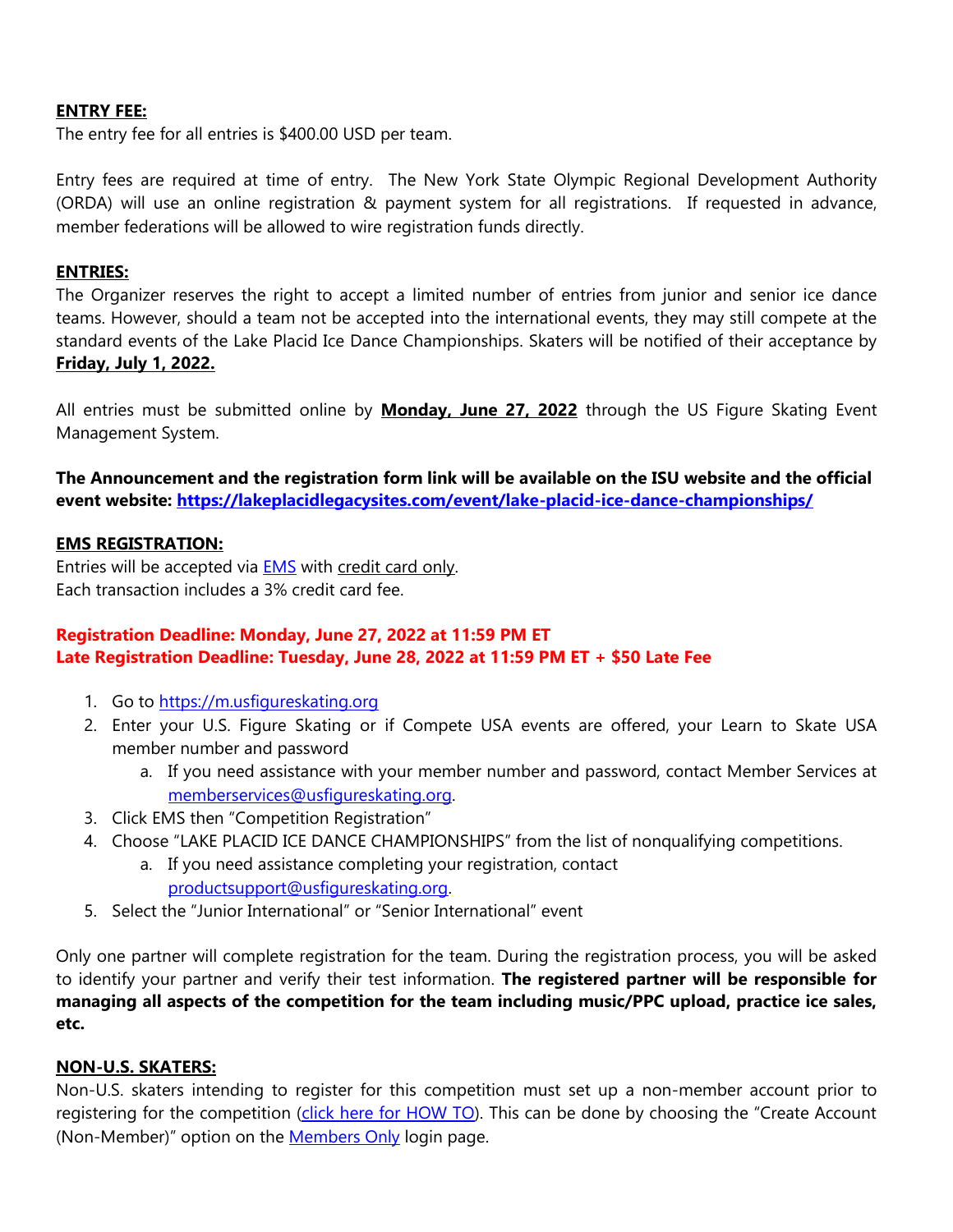#### **PANELS OF JUDGES:**

Each participating ISU Member may nominate one (1) international judge or ISU judge educated in the ISU judging system. The organizer decides on the composition of the panel of judges. In case of too many nominated judges the organizer reserves the right to reduce the number of judges. The Members concerned will then be notified of the result. The organizer will cover accommodation for accepted judges and invited officials. Meals for accepted judges and invited officials will be provided at the arena during the days of competition.

To nominate a judge, please e-mail [marye@orda.org](mailto:marye@orda.org) AND [cutone@msn.com.](mailto:cutone@msn.com)

Deadline to nominate a judge: **Friday, July 1, 2022.**

### **JUDGES, REFEREES AND TECHNICAL PANEL**

The Organizer will provide ground transportation, accommodation and meals for all invited judges, referees and technical panel officials at the hotel below beginning with dinner on **Wednesday, July 26, 2022,** through breakfast on **Saturday, July 30, 2022.** The Organizer will additionally cover economy roundtrip airfare for invited Technical Panel officials (Referee, TC, TS, ATS, Data/Video)

### **ACCOMMODATION:**

The official hotel for the Lake Placid Ice Dance International for officials is:

#### **Crowne Plaza**

1 Olympic Drive Lake Placid, N.Y. 12946 T: +1 518 523-2556

Competitors and coaches should book rooms on their own. Lake Placid has a variety of hotels, motels, bed and breakfasts and vacation rentals at a variety of price points. Please visit [www.lakeplacid.com](http://www.lakeplacid.com/) for a comprehensive list of available properties as well as [www.airbnb.com](http://www.airbnb.com/) and [www.vrbo.com](http://www.vrbo.com/) for additional vacation rental properties. Additionally, you may call the Lake Placid Visitor's Bureau for assistance at +1 518 523-2445. Please note that Lake Placid is a summer resort town, so it is advised that you book as early as possible.

#### **ACCREDITATION:**

Accreditation will take place at the Olympic Center. Check-in will open on Tuesday, July 26, 2022 and will be located in the 1932 Rink hallway. Accreditation hours will be communicated to all athletes and coaches after the competition schedule is released. Accreditation as a team member will be given to all drawn judges, competitors and one coach per competitor.

#### **DRAW & JUDGES MEETINGS:**

The draw for the starting orders will take place in the evening on Wednesday, July 27, 2022 at the Olympic Center. The Round Table Discussions will take place on Friday, July 29, 2022.

#### **EXPENSES OF COMPETITORS, COACHES & ADDITIONAL FEDERATION OFFICIALS:**

The organizer will not cover any expenses of competitors, coaches or additional federation officials.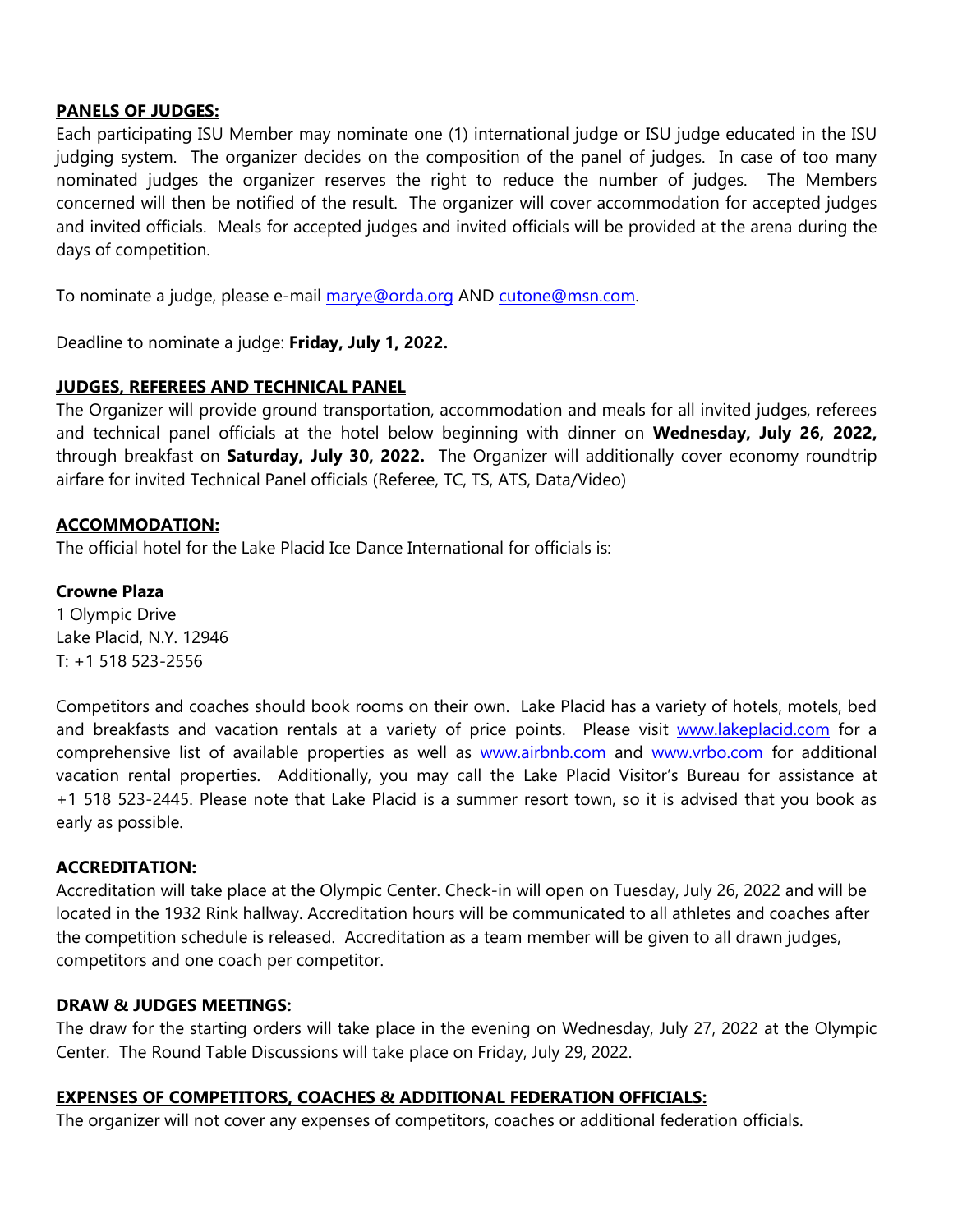#### **ARRIVAL & DEPARTURE:**

The competitors, coaches and additional federation officials are responsible for their own arrangements concerning ground transportation to and from the airport and their accommodations in Lake Placid.

### **RESULTS & ISU MINIMUM SCORE:**

The marking system (ISU Judging System) as described in ISU Technical Rules Ice Dance 2021, Rule 352 and 353 will be used.

This will be an ISU Minimum Technical Score event.

### **LIABILITY**

In accordance with Rule 119, it is the sole responsibility of each Member participating in the 2022 Lake Placid Ice Dance International to provide medical and accident insurance for their athletes, officials, and all other members of the Member's team. Such insurance must assure full medical attendance and also the return to their home country by air transport or by other expeditious means of the ill or injured person.

The Organizer assumes no responsibility for or liability with respect to bodily or personal injury or property damage incurred in connection by Competitors, Officials or other participating persons.

**REFUND POLICY:** Entry fees will not be refunded after entry deadline unless no competition exists or the event is canceled. There will be no refunds for medical withdrawals.

### **PRELIMINARY SCHEDULE:**

The final schedule of all events, with practice sessions and groups, will be posted on the event website.

**Tuesday, July 26, 2022** Unofficial Practice Ice (available for purchase)

**Wednesday, July 27, 2022** Unofficial Practice Ice (available for purchase) Initial Judges' Meeting Official Draw

**Thursday, July 28, 2022** Official Practice Ice Unofficial Practice Ice (available for purchase) Rhythm Dance Competition – Junior & Senior

**Friday, July 29, 2022** Official Practice Ice Unofficial Practice Ice (available for purchase) Free Dance Competition – Junior & Senior Round Table Discussions

**Saturday, July 30, 2022 Departures**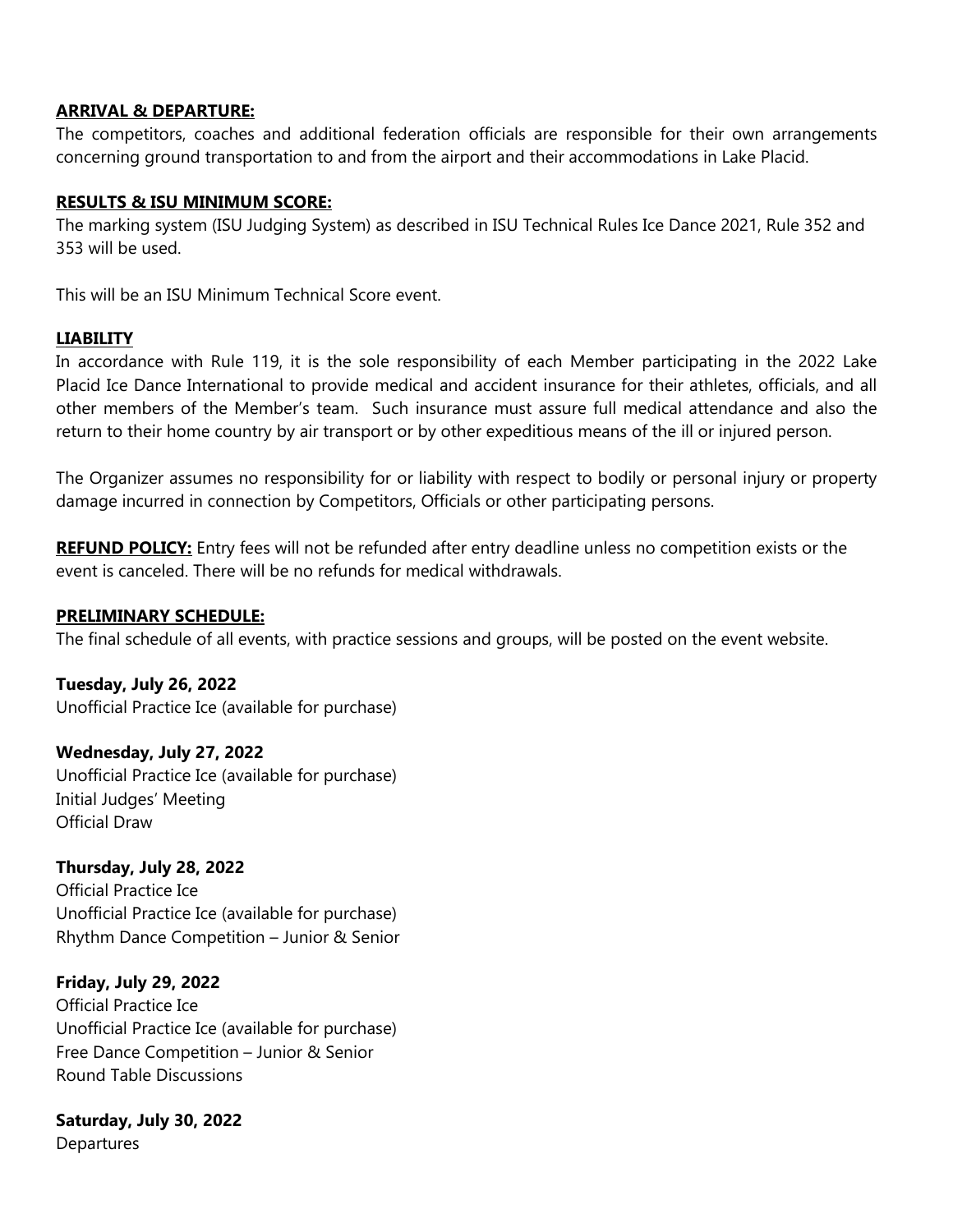### **EMS MUSIC UPLOAD:**

### **DEADLINE: MONDAY, JULY 18, 2022 at 11:59 PM ET - \$25 LATE FEE**

Competitors participating in events with music are required to upload their music to EMS no later than **MONDAY, JULY 18, 2022 at 11:59 PM ET**. After this date, skaters will be locked out of this feature and subject to a **\$25 late fee**. The late fee will automatically be added to each skater's cart who doesn't meet this requirement by the deadline. Late fees will not be removed under any circumstances and must be paid prior to receiving the skater credential onsite.

#### **EMS SKATER MUSIC UPLOAD HOW TO: [CLICK HERE](https://public.3.basecamp.com/p/ycj6D89r1GruJVv8oTSWXUqW)**

**If you need assistance, emai[l productsupport@usfigureskating.org](mailto:productsupport@usfigureskating.org)**

All music must meet the following criteria. If you have questions about what format you have, please contact your coach and get a new version of your music that meets the criteria listed below.

#### MUSIC CRITERIA:

- File Format: MP3
- Bit Rate: 192 kbps or higher and Sample Rate: 44,100 kHz
	- $\circ$  This will be verified by the music chair and they may request you upload a corrected file.
- Leaders and trailers (the silence or "dead space" before and after the actual start and end of the program music) may not exceed two (2) seconds. We prefer that there be NO leaders or trailers at all. Excessive leaders and trailers may disrupt the playing of the music during competition.

Competitors must also bring a copy of their competition music on CD or digital copy (if you are accepting digital back up such as on a phone or memory stick) as a backup in case of technical difficulties and must be available rink side during the competition. Only CDs (standard CD-R format only) will be accepted for backups and must be clearly marked with the competitor's name, event, and running time.

### **EMS PLANNED PROGRAM CONTENT (PPC) – IF IJS: DEADLINE: MONDAY, JULY 18, 2022 at 11:59 PM - \$25 LATE FEE**

Competitors participating in IJS events are required to submit PPC in EMS no later than **MONDAY, JULY 18, 2022 at 11:59 PM ET**. After this date, skaters will be locked out of this feature in EMS and subject to a **\$25 late fee**. The late fee will automatically be added to each skater's cart who doesn't meet this requirement by the deadline. Late fees will not be removed under any circumstances and must be paid prior to receiving the skater credential onsite.

## **EMS PPC UPLOAD HOW TO: [CLICK HERE](https://public.3.basecamp.com/p/bJNALQ6nPYrJUH2YKAjQ2tMB)**

**If you need assistance, emai[l productsupport@usfigureskating.org](mailto:productsupport@usfigureskating.org)**

## **UNOFFICIAL PRACTICE ICE:**

The unofficial practice ice schedule will be available shortly after the publication of the official competition schedule. Skaters will be able to purchase practice ice at that time through EMS.

## **AWARDS:**

Medals will be awarded for placements  $1<sup>st</sup>$  through  $3<sup>rd</sup>$ . There will be an on-ice awards ceremony at the conclusion of the events on Friday.